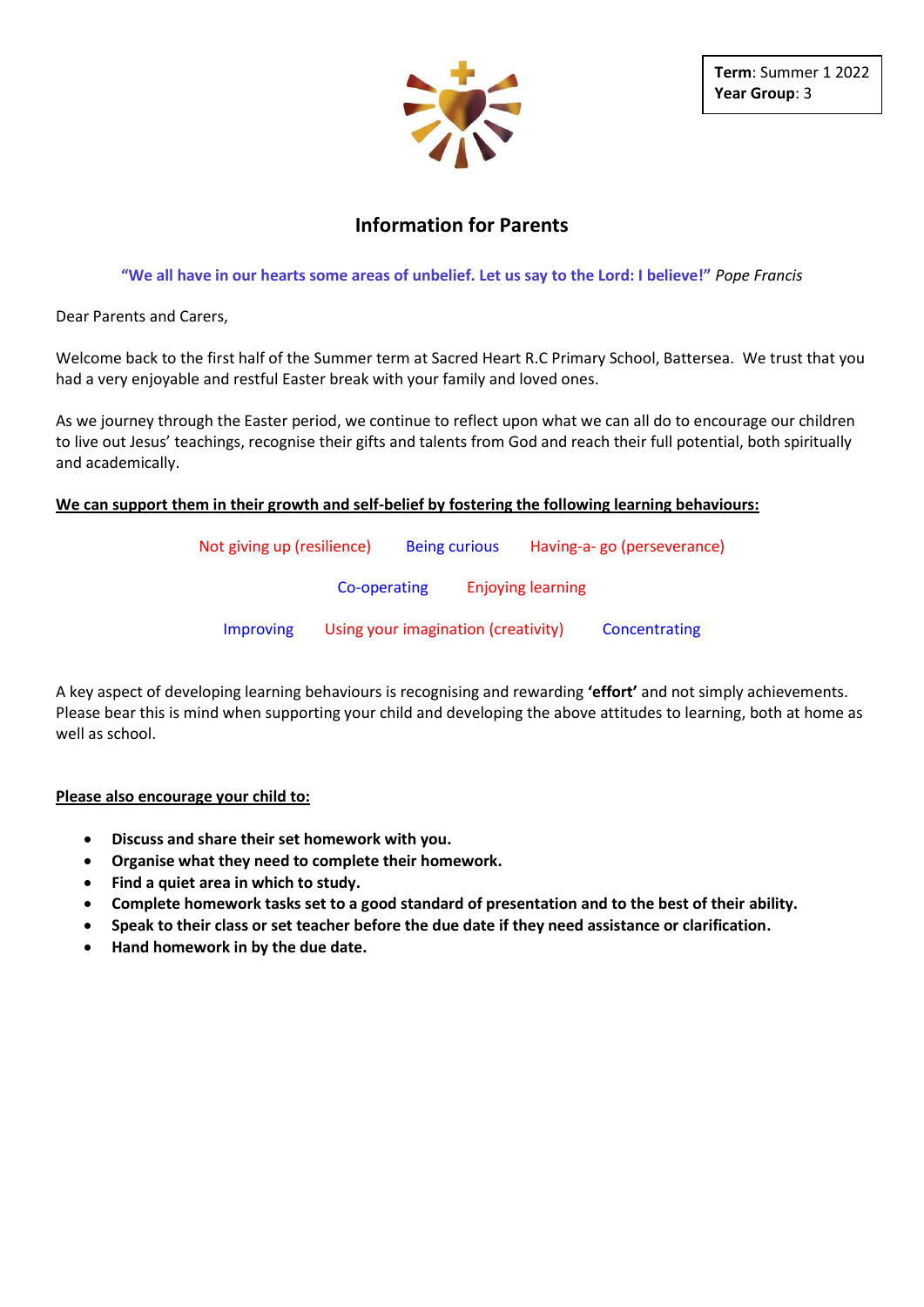## **Here is a brief outline of what your child will be learning about this half term**.

| <b>Subject</b>                                                            | Coverage                                                                                                                                                                                                                                                                                                                                                                                                                                                                                                                                                                                                                                                                                                                                                                                                                                                                                                                                                                                                                                                                                        | Suggestions as to how you can<br>support learning at home                                                                                                                                                                                                                                                                                              |
|---------------------------------------------------------------------------|-------------------------------------------------------------------------------------------------------------------------------------------------------------------------------------------------------------------------------------------------------------------------------------------------------------------------------------------------------------------------------------------------------------------------------------------------------------------------------------------------------------------------------------------------------------------------------------------------------------------------------------------------------------------------------------------------------------------------------------------------------------------------------------------------------------------------------------------------------------------------------------------------------------------------------------------------------------------------------------------------------------------------------------------------------------------------------------------------|--------------------------------------------------------------------------------------------------------------------------------------------------------------------------------------------------------------------------------------------------------------------------------------------------------------------------------------------------------|
| <b>English</b><br>Shakespeare Story<br><b>ANDREW MATTREWS . TONY ROSS</b> | This term we will be looking at the<br>Shakespeare text 'A Midsummer Night's<br>Dream'. We will be thinking about the themes<br>of love, rejection and dilemmas. Our extended<br>writing piece will be a narrative, including fairy<br>tale/ fantasy features. We will conclude the<br>term by looking at the Shakespeare story as a<br>play. Pupils will develop their skills in the<br>artistic practice of drama by writing scripts,<br>adopting roles, rehearsing, performing and<br>finally, responding thoughtfully to their<br>performance.<br>We will be looking at texts from books,<br>poems, non-fiction texts and songs, and<br>picking them apart using the VIPERS<br>(Vocabulary, Inference, Prediction, Explaining,<br>Retrieval, Sequence, Summarising) reading<br>domains. Pupils will be encouraged to gain a<br>better understanding of vocabulary used and<br>consider how they can improve their answers<br>to comprehension questions.<br>We will also be developing pupils' reading<br>fluency and expression when reading aloud,<br>across all areas of the curriculum. | Please continue to support your<br>children with their reading and<br>discuss together what they have<br>been reading. Discuss any abstract<br>language and use a dictionary to<br>find the meaning of unfamiliar<br>words.<br>Look at child-friendly playscripts<br>and other resources about<br>Shakespeare.                                         |
| <b>Maths</b>                                                              | We will be learning about length and<br>perimeter, measuring, calculating and<br>comparing. And then later this half term we<br>will be moving onto fractions recapping on<br>halves, quarters, and thirds, and looking at<br>unit and non-unit fractions.                                                                                                                                                                                                                                                                                                                                                                                                                                                                                                                                                                                                                                                                                                                                                                                                                                      | Use a ruler to measure and<br>compare the lengths and<br>perimeters of different household<br>objects.<br>Continue to practise the 2-, 5-, 10-,<br>3-, 4- and 8-times tables and<br>division at home, as children<br>should be confident in these by the<br>end of Year 3.<br>Access Mathletics with your child<br>and discuss the questions together. |
| <b>RE</b><br><b>Come and See</b>                                          | The first topic this term is Energy. We will be<br>learning about the Ascension, Pentecost and<br>the significance of the Holy Spirit. We will<br>explore the gifts that the Holy Spirit gives each<br>of us and how we can use them to serve<br>others. Later we will begin the topic of<br>Choices.                                                                                                                                                                                                                                                                                                                                                                                                                                                                                                                                                                                                                                                                                                                                                                                           | Discuss the significance of what<br>happened at Pentecost and the<br>importance of the energy it brings.<br>Ask your child which of the gifts the<br>Holy Spirit has given them. For the<br>topic of Choices, help your child to<br>verbalise how we make good<br>choices and what the<br>consequences of bad choices can<br>be.                       |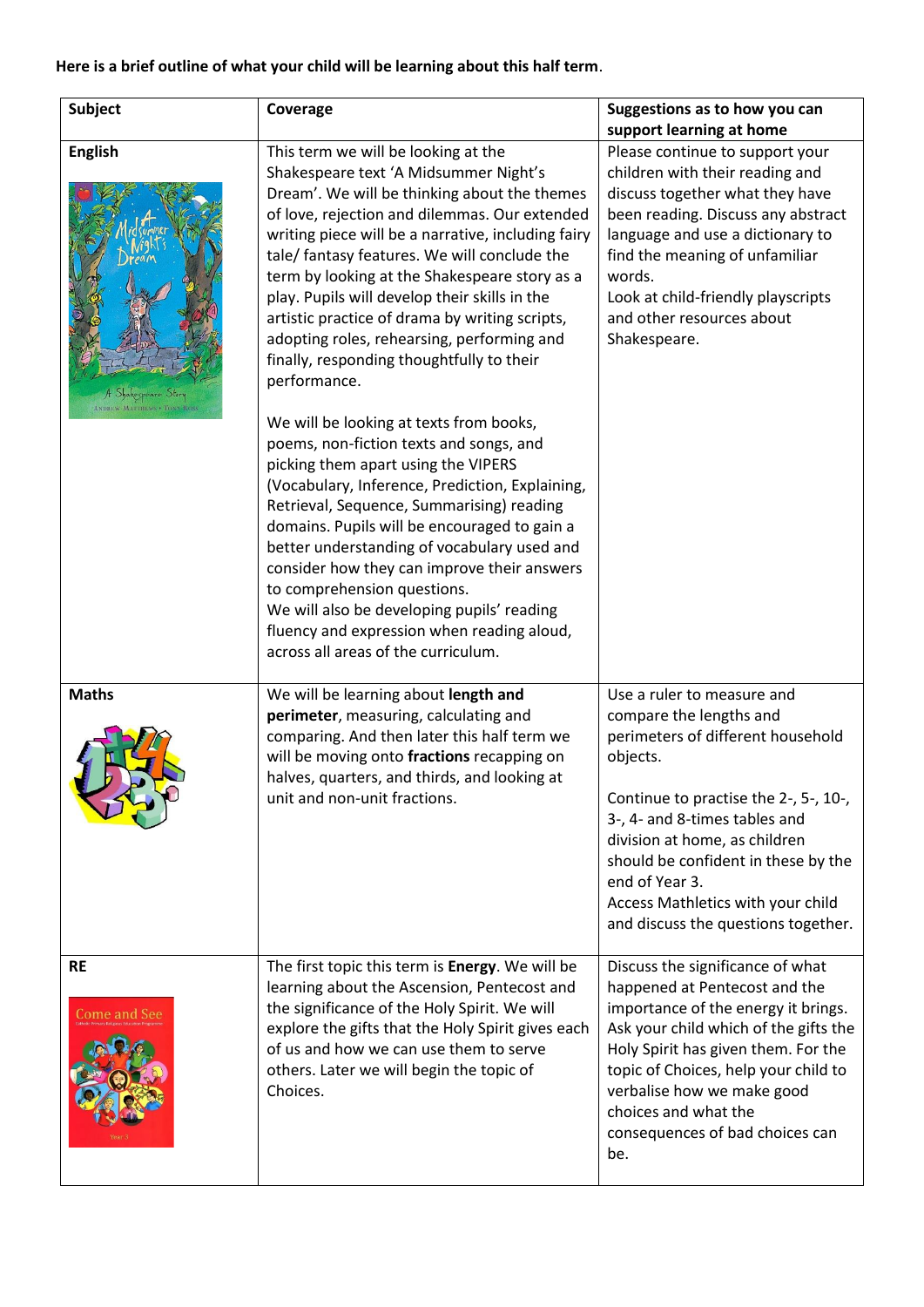| <b>Science</b>            | This term is all about Plants. We will be<br>learning about the parts of a plant and their<br>functions, and conducting experiments which<br>show the life cycle of a plant, how water is<br>transported and the important function of<br>leaves.                                                                                                                                                                                                                                                                                                                      | Encourage your child to observe<br>different plants and leaves that you<br>can see in gardens and parks.<br>Question them about their<br>functions.                                                                                                                                                                                                                                                                                                                                                    |
|---------------------------|------------------------------------------------------------------------------------------------------------------------------------------------------------------------------------------------------------------------------------------------------------------------------------------------------------------------------------------------------------------------------------------------------------------------------------------------------------------------------------------------------------------------------------------------------------------------|--------------------------------------------------------------------------------------------------------------------------------------------------------------------------------------------------------------------------------------------------------------------------------------------------------------------------------------------------------------------------------------------------------------------------------------------------------------------------------------------------------|
| <b>History/ Geography</b> | We will be concluding our studies into the<br>history of our local buildings by preparing an<br>exhibition of our research. We will be inviting<br>members of staff into our classrooms to learn<br>about our local area.<br>We will then continue our local studies<br>thinking about the geography of our local<br>area. We will use digital mapping tools to<br>investigate our local area at more than one<br>scale; we will learn how to follow a route on a<br>map and also create a map of a short route<br>experienced, with features in the correct<br>order. | Ask your child to discuss their<br>findings with you. Buildings we<br>have been looking at include: our<br>school (past and present),<br>Battersea Power Station, Battersea<br>Arts Centre, Wandsworth Town<br>Hall. We have also been learning<br>about John Archer and the<br>important role he played in our<br>local and national history.<br>Take your child out to explore their<br>local area. Encourage them to think<br>about distances from their home to<br>places like the park and shops. |
| <b>Computing</b>          | We will be looking at Information Technology,<br>learning how to create a documentary to<br>share information about plants and flowers.<br>We will be using editing software to combine<br>sound and images in order to share what we<br>have learned in our Science lessons.                                                                                                                                                                                                                                                                                          | Discuss e-safety with your child.<br>E.g. never tell anyone your name<br>and address online.<br>Download and explore some of the<br>following apps:<br>Scratch Junior, Daisy the Dinosaur,<br>Hopscotch, Kodable as well as i-<br>Motion, Morpho, Puppet Pals,<br>Explain Everything, and Book<br>Creator.                                                                                                                                                                                             |
| Italian                   | In Italian we are learning about:<br>-Parts of the body<br>-Describing yourself - I have/You have. -Sports<br>- I like/I do not like.<br>-Four Seasons in art: Summer<br>The grammar we will be covering:<br>I have/You have.<br>I like/I do not like.<br>Prepositions.                                                                                                                                                                                                                                                                                                | Encourage your child to speak<br>Italian throughout the week,<br>including at school and at home.<br>Ask them about new vocabulary<br>they have learnt in Italian.<br>A useful resource for you to use at<br>home is the free website:<br>http://www.education.vic.<br>gov.au/languagesonline/Italian<br>/italian.htm                                                                                                                                                                                  |
| PE                        | This half term the boys and girls will be<br>learning different skills.<br>The boys will be learning to catch, throw and<br>strike the ball in cricket this term. Using a<br>variety of skills to improve their techniques<br>and introduce them to the game, learning<br>how to score points through running and how<br>to stop their opponent through good fielding.<br>The girls will have the coaches from Fulham<br>Football Club and will be developing their<br>passing, dribbling and shooting skills. They will                                               | To help your children at home, you<br>can continue to practise the skills<br>needed for cricket and football,<br>such as: throwing and catching for<br>cricket; and dribbling and passing<br>for football.                                                                                                                                                                                                                                                                                             |